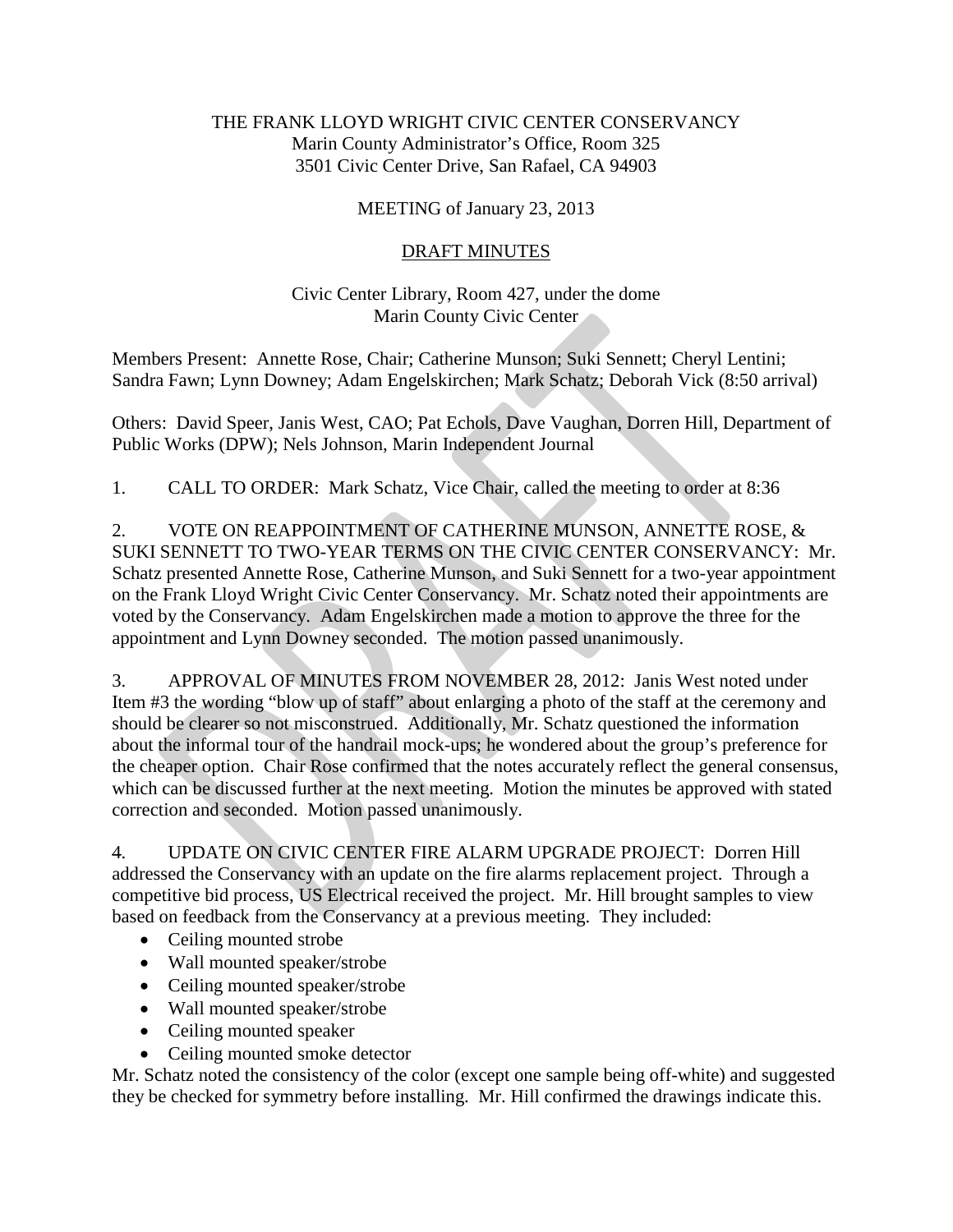Catherine Munson made a motion that the Conservancy approve the samples, with noted color match and symmetry, and Ms. Sennett seconded. Motion passed unanimously.

- 5. CONSERVANCY ANNUAL REPORT DRAFT REVIEW AND COMMENT:
	- A. Mr. Speer distributed copies of the FY12-13 Conservancy annual report as reference and noted that summaries of these reports are included in the County Administrator's Office's yearly budget book. Mr. Speer made the following recommendations/comments for the upcoming year's report:
		- **III.** Goals and Key Initiatives
			- o Goal #1: continue
			- o Goal #2: remove-completed
			- o Goal #3: continue
			- o Goal #4: continue (discussion)
			- o Goal #5: remove-no longer applicable
	- B. Mr. Speer distributed copies of the FY13-14 Conservancy annual report for review. He highlighted Conservancy accomplishments based on agendas from the past six months. Discussion and recommendations:
		- Signage/So. Arch accessibility/safety as a priority
		- Courts will be asking us to look at their areas for jury assembly
		- Maintenance standards as ongoing
			- o Within the Conservancy's mission is to advise the BOS of ongoing maintenance needs
			- o The FLWCCC was commissioned to provide guidelines for aesthetic and architectural integrity for preservation/historical purpose
		- Consider where we have codified intention to maintain integrity such as fixtures/furniture (i.e. Herman Miller), furniture surplus, fabric, counter tops
		- There is an existing policy under Supervisor Murray that could be used to remind staff
		- Areas where public interacts is under the perview of the Conservancy
		- Follow-up on the tile in the bathrooms Deborah Vick will speak to Dave Vaughan
		- CDA counter changes will start in Spring (found more chairs), per Dave Vaughan
		- $\bullet$  50<sup>th</sup> Anniversary an opportunity to remind all about building aesthetics and preservation
		- Consider any new issues with the landscape master plan ask Steve Petterle to present an update
		- Fundraising goal to be discussed at a future conservancy meeting

6. UPDATE ON CIVIC CENTER  $50^{TH}$  ANNIVERSARY OF ADMINISTRATION BUILDING AND CONSERVANCY PARTICIPATION: The Ad hoc committee distributed a report of updates and highlighted events:

- Suki Sennett and Sandra Fawn attended the Postmark ceremony January 17 o It is still available if one brings a letter to the CC Post Office by October 13, 2013
- Lighting of the spire was spectacular future dates are planned and will be on the website [www.MarinCivicCenter50th.org](http://www.marinciviccenter50th.org/)